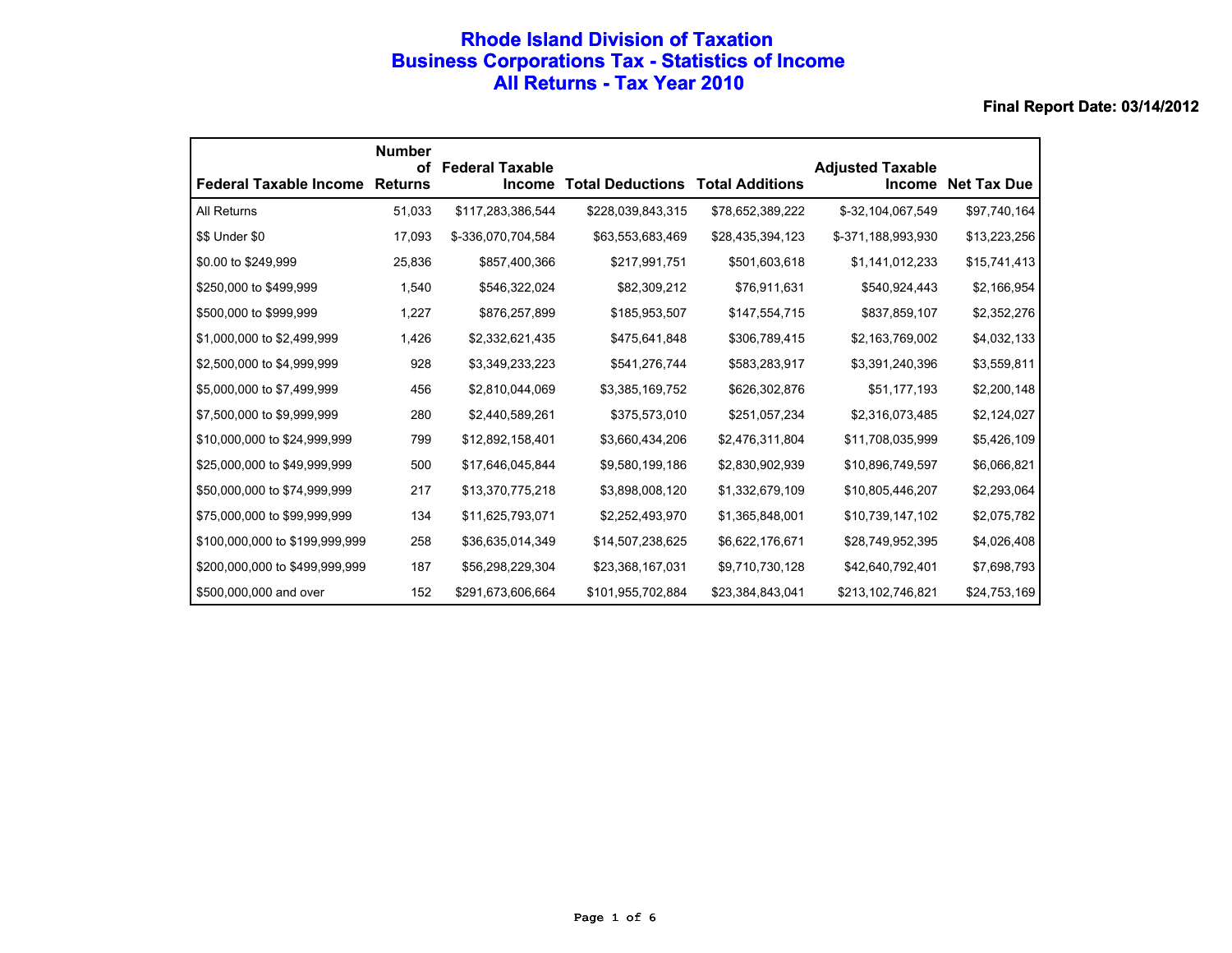# **Rhode Island Division of Taxation Business Corporations Tax - Statistics of Income All Returns - Deductions from Federal Taxable Income - Tax Year 2010**

| <b>Federal Taxable</b><br><b>Income</b> | <b>Number</b><br>οf<br><b>Returns</b> | <b>Net</b><br>Operating<br>Loss<br>Count | <b>Net</b><br><b>Operating</b><br><b>Loss Amount</b> | <b>Special</b><br><b>Deductions</b><br>Count | <b>Special</b><br><b>Deductions</b><br>Amount | <b>Exempt</b><br><b>Dividends</b><br>and<br><b>Interest</b><br>Count | <b>Exempt</b><br><b>Dividends and Dividends</b><br><b>Interest</b><br><b>Amount</b> | Foreign<br>Gross-Up<br>Count | Foreign<br><b>Dividends and Depreciation</b><br>Gross-Up<br><b>Amount</b> | <b>Bonus</b><br>and Sec 179<br>Count | <b>Bonus</b><br><b>Depreciation</b><br>and Sec 179<br><b>Amount</b> |
|-----------------------------------------|---------------------------------------|------------------------------------------|------------------------------------------------------|----------------------------------------------|-----------------------------------------------|----------------------------------------------------------------------|-------------------------------------------------------------------------------------|------------------------------|---------------------------------------------------------------------------|--------------------------------------|---------------------------------------------------------------------|
| All Returns                             | 51,033                                | 2,730                                    | \$96,875,987,143                                     | 1,158                                        | \$84,211,033,571                              | 1,322                                                                | \$20,198,714,679                                                                    | 410                          | \$8,811,746,121                                                           | 11,983                               | \$17,942,361,801                                                    |
| \$\$ Under \$0                          | 17,093                                | 423                                      | \$45,478,372,850                                     | 363                                          | \$7,443,337,185                               | 395                                                                  | \$4,933,168,621                                                                     | 109                          | \$1,143,913,950                                                           | 3,896                                | \$4,554,890,863                                                     |
| \$0.00 to \$249,999                     | 25,836                                | 1,386                                    | \$79,109,719                                         | 192                                          | \$7,950,715                                   | 169                                                                  | \$3,299,869                                                                         | 3                            | \$626,684                                                                 | 4,813                                | \$127,004,764                                                       |
| \$250,000 to<br>\$499,999               | 1,540                                 | 93                                       | \$40,227,206                                         | 29                                           | \$6,846,242                                   | 42                                                                   | \$8,018,435                                                                         | $\overline{2}$               | \$76,116                                                                  | 693                                  | \$27,141,213                                                        |
| \$500,000 to<br>\$999,999               | 1,227                                 | 86                                       | \$88,672,240                                         | 30                                           | \$5,603,195                                   | 55                                                                   | \$36,219,425                                                                        | 5                            | \$6,269,834                                                               | 533                                  | \$49,188,813                                                        |
| \$1,000,000 to<br>\$2,499,999           | 1,426                                 | 122                                      | \$280,757,509                                        | 42                                           | \$37,021,687                                  | 61                                                                   | \$25,024,428                                                                        | 12                           | \$3,837,256                                                               | 584                                  | \$129,000,968                                                       |
| \$2,500,000 to<br>\$4,999,999           | 928                                   | 116                                      | \$335,652,957                                        | 43                                           | \$79,528,791                                  | 65                                                                   | \$27,813,721                                                                        | 9                            | \$4,009,467                                                               | 355                                  | \$94,271,808                                                        |
| \$5,000,000 to<br>\$7,499,999           | 456                                   | 71                                       | \$3,107,565,313                                      | 27                                           | \$154,474,362                                 | 38                                                                   | \$14,490,868                                                                        | 8                            | \$9,832,156                                                               | 184                                  | \$98,807,053                                                        |
| \$7,500,000 to<br>\$9,999,999           | 280                                   | 26                                       | \$202,753,675                                        | 22                                           | \$36,664,311                                  | 34                                                                   | \$51,476,716                                                                        | 13                           | \$26,704,477                                                              | 105                                  | \$57,973,831                                                        |
| \$10,000,000 to<br>\$24,999,999         | 799                                   | 125                                      | \$1,905,300,345                                      | 70                                           | \$936,423,965                                 | 96                                                                   | \$297,460,777                                                                       | 32                           | \$71,538,075                                                              | 309                                  | \$449,711,044                                                       |
| \$25,000,000 to<br>\$49,999,999         | 500                                   | 99                                       | \$6,782,229,453                                      | 85                                           | \$1,037,974,114                               | 81                                                                   | \$468,241,128                                                                       | 33                           | \$127,543,201                                                             | 165                                  | \$1,164,211,290                                                     |
| \$50,000,000 to<br>\$74,999,999         | 217                                   | 36                                       | \$1,976,159,145                                      | 44                                           | \$1,253,701,731                               | 47                                                                   | \$326,016,107                                                                       | 27                           | \$159,448,315                                                             | 72                                   | \$182,682,822                                                       |
| \$75,000,000 to<br>\$99,999,999         | 134                                   | 19                                       | \$453,243,753                                        | 21                                           | \$1,085,753,615                               | 34                                                                   | \$286,463,942                                                                       | 17                           | \$119,959,141                                                             | 55                                   | \$307,073,519                                                       |
| \$100,000,000 to<br>\$199,999,999       | 258                                   | 53                                       | \$6,379,686,117                                      | 67                                           | \$4,492,027,262                               | 71                                                                   | \$1,780,705,861                                                                     | 45                           | \$640,651,519                                                             | 102                                  | \$1,214,167,866                                                     |
| \$200,000,000 to<br>\$499,999,999       | 187                                   | 41                                       | \$7,510,214,137                                      | 49                                           | \$7,323,953,129                               | 64                                                                   | \$3,646,963,038                                                                     | 45                           | \$1,067,114,176                                                           | 69                                   | \$3,819,922,551                                                     |
| \$500,000,000 and<br>over               | 152                                   | 34                                       | \$22,256,042,724                                     | 74                                           | \$60,309,773,267                              | 70                                                                   | \$8,293,351,743                                                                     | 50                           | \$5,430,221,754                                                           | 48                                   | \$5,666,313,396                                                     |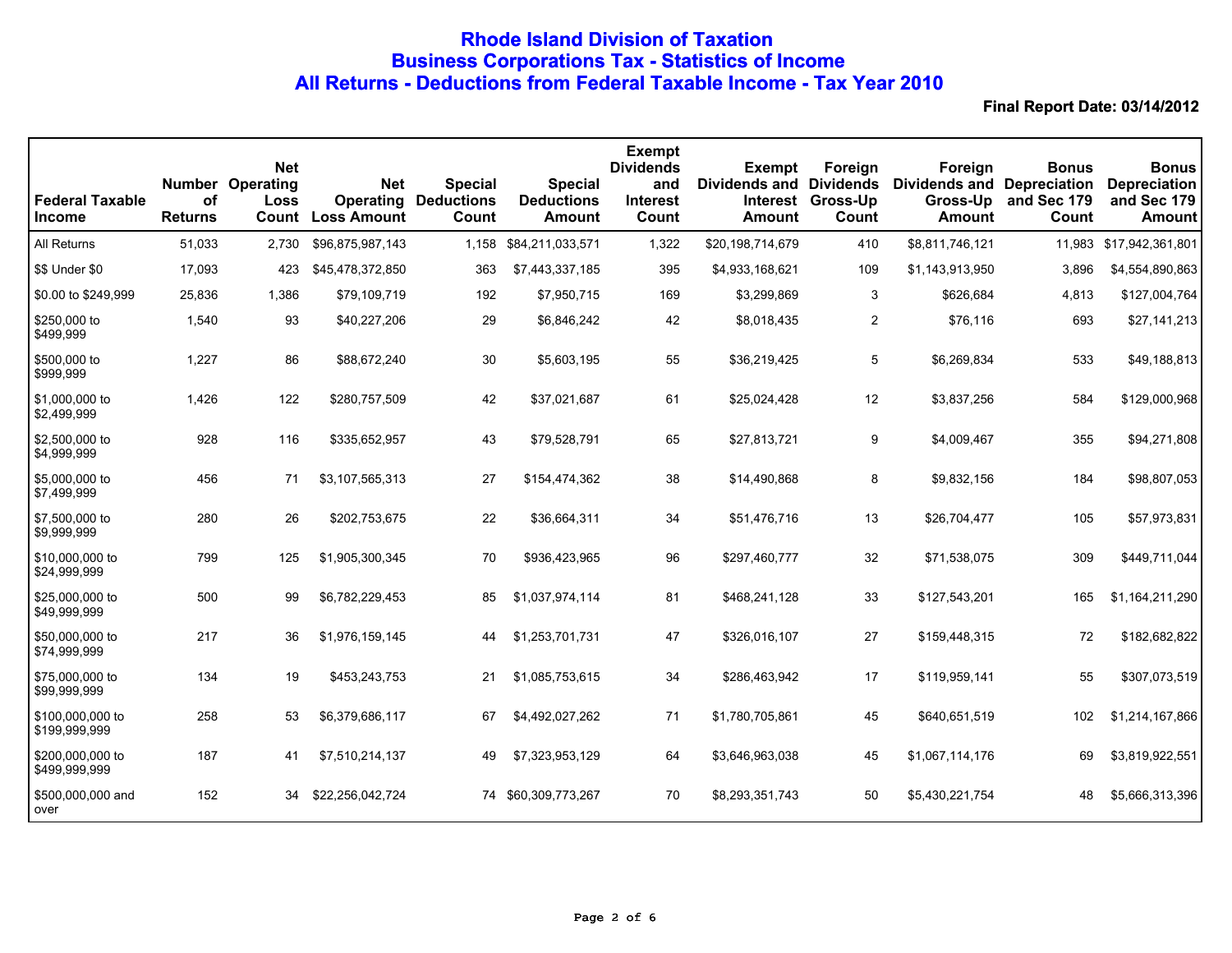# **Rhode Island Division of Taxation Business Corporations Tax - Statistics of Income All Returns - Additions to Federal Taxable Income - Tax Year 2010**

| <b>Federal Taxable Income Returns</b> | οf     | <b>Number Interest</b><br><b>Income</b><br>Count | Interest Income<br>Amount | <b>Rhode</b><br><b>Island</b><br>Corporate<br><b>Taxes</b><br>Count | Rhode Island<br><b>Taxes</b><br>Amount | <b>Bonus</b><br><b>Corporate Depreciation</b><br>and Sec 179<br>Count | <b>Bonus</b><br><b>Depreciation</b><br>and Sec 179<br><b>Amount</b> | Captive<br><b>REIT</b><br><b>Dividends</b><br>Paid<br><b>Deduction</b><br>Count | <b>Captive REIT</b><br><b>Dividends</b><br>Paid<br><b>Deduction</b><br><b>Amount</b> |
|---------------------------------------|--------|--------------------------------------------------|---------------------------|---------------------------------------------------------------------|----------------------------------------|-----------------------------------------------------------------------|---------------------------------------------------------------------|---------------------------------------------------------------------------------|--------------------------------------------------------------------------------------|
| All Returns                           | 51,033 | 940                                              | \$3,393,562,006           | 9,593                                                               | \$1,140,679,341                        | 9,891                                                                 | \$45,112,452,285                                                    | 15                                                                              | \$744,369,589                                                                        |
| \$\$ Under \$0                        | 17,093 | 240                                              | \$1,498,097,181           | 3,755                                                               | \$82,097,117                           | 3,061                                                                 | \$15,020,939,711                                                    | 5                                                                               | \$153,788,002                                                                        |
| \$0.00 to \$249,999                   | 25,836 | 121                                              | \$4,122,543               | 2,783                                                               | \$7,654,446                            | 2,901                                                                 | \$240,247,736                                                       | 2                                                                               | \$246,083,386                                                                        |
| \$250,000 to \$499,999                | 1,540  | 41                                               | \$4,667,706               | 279                                                                 | \$3,021,394                            | 588                                                                   | \$66,958,753                                                        | 0                                                                               | \$0                                                                                  |
| \$500,000 to \$999,999                | 1,227  | 53                                               | \$3,496,923               | 316                                                                 | \$5,762,727                            | 534                                                                   | \$137,624,486                                                       |                                                                                 | \$62,044                                                                             |
| \$1,000,000 to \$2,499,999            | 1,426  | 65                                               | \$2,306,802               | 449                                                                 | \$10,077,383                           | 702                                                                   | \$265,471,182                                                       | 0                                                                               | \$0                                                                                  |
| \$2,500,000 to \$4,999,999            | 928    | 59                                               | \$13,354,100              | 351                                                                 | \$15,709,927                           | 479                                                                   | \$373,718,231                                                       |                                                                                 | \$15,625                                                                             |
| \$5,000,000 to \$7,499,999            | 456    | 44                                               | \$45,999,668              | 190                                                                 | \$16,356,581                           | 246                                                                   | \$296,601,682                                                       | 1                                                                               | \$2,102,568                                                                          |
| \$7,500,000 to \$9,999,999            | 280    | 18                                               | \$3,035,365               | 149                                                                 | \$13,134,683                           | 131                                                                   | \$218,894,358                                                       | 0                                                                               | \$0                                                                                  |
| \$10,000,000 to \$24,999,999          | 799    | 72                                               | \$104,575,543             | 432                                                                 | \$50,006,411                           | 439                                                                   | \$1,301,553,765                                                     |                                                                                 | \$12,086,910                                                                         |
| \$25,000,000 to \$49,999,999          | 500    | 48                                               | \$112,180,116             | 294                                                                 | \$54,930,311                           | 270                                                                   | \$2,167,283,376                                                     | 0                                                                               | \$0                                                                                  |
| \$50,000,000 to \$74,999,999          | 217    | 27                                               | \$21,227,887              | 122                                                                 | \$33,113,562                           | 130                                                                   | \$631,533,690                                                       | 0                                                                               | \$0                                                                                  |
| \$75,000,000 to \$99,999,999          | 134    | 26                                               | \$33,586,954              | 80                                                                  | \$11,818,385                           | 79                                                                    | \$800,111,699                                                       | 0                                                                               | \$0                                                                                  |
| \$100,000,000 to \$199,999,999        | 258    | 47                                               | \$114,859,178             | 160                                                                 | \$24,118,357                           | 144                                                                   | \$3,478,460,551                                                     | 1                                                                               | \$50,554,840                                                                         |
| \$200,000,000 to \$499,999,999        | 187    | 36                                               | \$336,672,046             | 132                                                                 | \$118,810,592                          | 100                                                                   | \$6,018,264,958                                                     |                                                                                 | \$5,713,000                                                                          |
| \$500,000,000 and over                | 152    | 43                                               | \$1,095,379,994           | 101                                                                 | \$694,067,465                          | 87                                                                    | \$14,094,788,107                                                    | 2                                                                               | \$273,963,214                                                                        |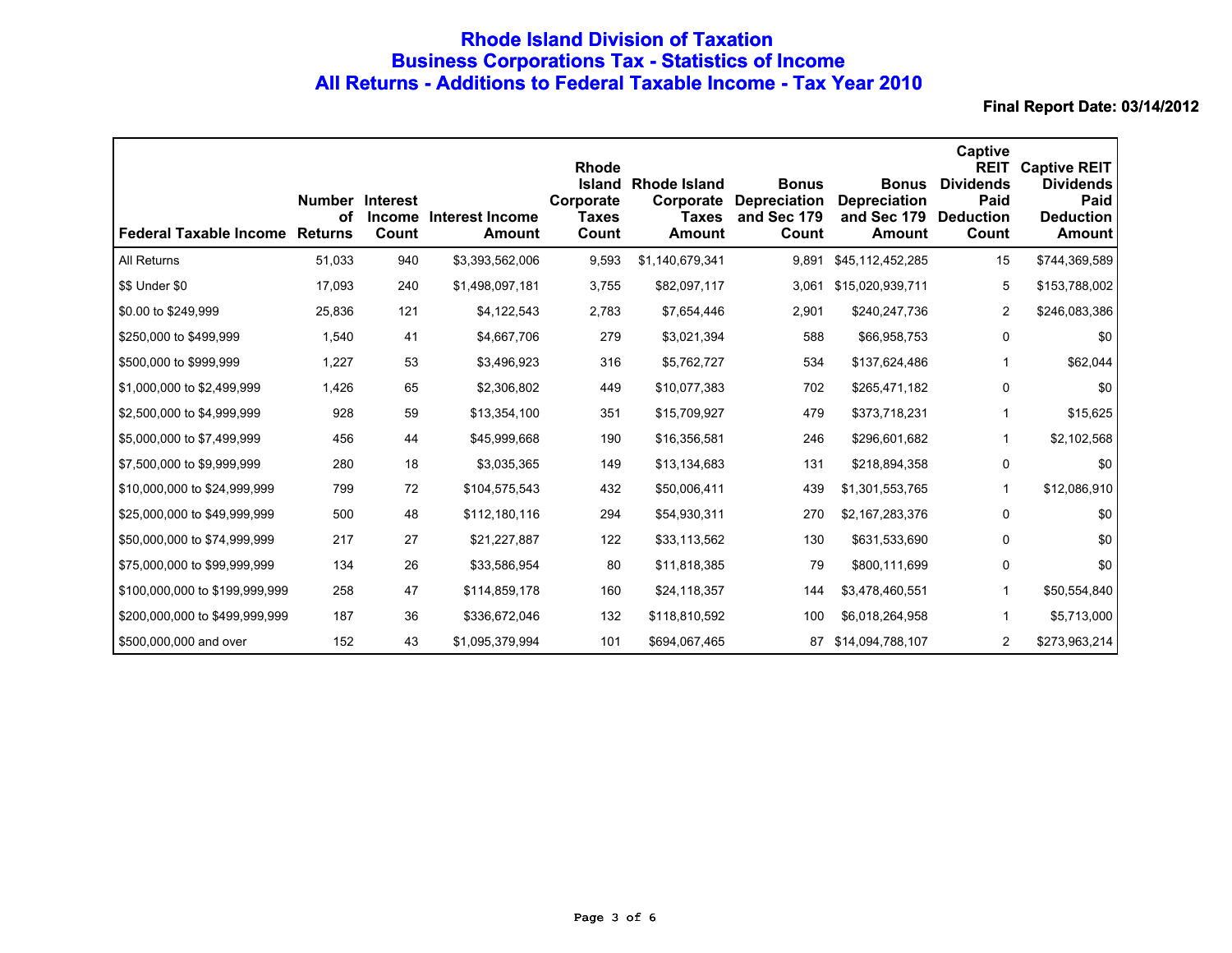# **Rhode Island Division of Taxation Business Corporations Tax - Statistics of Income All Returns - Credits - Tax Year 2010**

|                                   | <b>Number</b>  | <b>Historic</b>  | <b>Historic</b>  | <b>Investment</b> | <b>Investment</b> | <b>R &amp; D</b> | <b>R&amp;D</b> | <b>R&amp;D</b>  | <b>R &amp; D</b> | <b>Enterprise Enterprise</b> |               | Other          | <b>Other</b>   |
|-----------------------------------|----------------|------------------|------------------|-------------------|-------------------|------------------|----------------|-----------------|------------------|------------------------------|---------------|----------------|----------------|
| <b>Federal Taxable</b>            | of             | <b>Structure</b> | <b>Structure</b> | Tax               | Tax               | <b>Expense</b>   | <b>Expense</b> | <b>Property</b> | Property         | Zone                         | Zone          | <b>Credits</b> | <b>Credits</b> |
| <b>Income</b>                     | <b>Returns</b> | Count            | <b>Amount</b>    | Count             | <b>Amount</b>     | Count            | Amount         | Count           | <b>Amount</b>    | Count                        | <b>Amount</b> | Count          | Amount         |
| <b>All Returns</b>                | 51,033         | 3                | \$35,364         | 280               | \$12,285,610      | 101              | \$5,128,469    | $\overline{7}$  | \$1,101,191      | 43                           | \$896,203     | 9              | \$864,601      |
| \$\$ Under \$0                    | 17,093         | 0                | \$0              | 59                | \$1,860,158       | 28               | \$1,501,169    | 4               | \$962,417        | 13                           | \$385,333     | $\mathbf 0$    | \$0            |
| \$0.00 to \$249,999               | 25,836         | $\mathbf{1}$     | \$20,000         | 93                | \$501,318         | 18               | \$405,227      | $\mathbf 0$     | \$0              | 14                           | \$158,165     | 3              | \$15,679       |
| \$250,000 to \$499,999            | 1,540          | $\overline{2}$   | \$15,364         | 27                | \$92,702          | 5                | \$92,055       | 0               | \$0              | $\overline{2}$               | \$41,106      | $\mathbf 0$    | \$0            |
| \$500,000 to \$999,999            | 1,227          | 0                | \$0              | 37                | \$445,525         | 15               | \$567,633      | $\mathbf 1$     | \$2,772          | 8                            | \$211,648     | 0              | \$0            |
| \$1,000,000 to \$2,499,999        | 1,426          | 0                | \$0              | 19                | \$580,543         | 11               | \$806,504      | $\mathbf 0$     | \$0              | 3                            | \$27,754      | $\overline{1}$ | \$4,548        |
| \$2,500,000 to \$4,999,999        | 928            | 0                | \$0              | 19                | \$386,865         | 8                | \$563,553      | 0               | \$0              | $\mathbf{1}$                 | \$52,197      | $\mathbf 0$    | \$0            |
| \$5,000,000 to \$7,499,999        | 456            | 0                | \$0              | 4                 | \$39,752          | 3                | \$238,013      | 0               | \$0              | $\mathbf 1$                  | \$10,000      | 0              | \$0            |
| \$7,500,000 to \$9,999,999        | 280            | 0                | \$0              | 3                 | \$811,341         | 1                | \$336,429      | 0               | \$0              | $\mathbf 0$                  | \$0           | $\mathbf 0$    | \$0            |
| \$10,000,000 to<br>\$24,999,999   | 799            | 0                | \$0              | 6                 | \$199,482         | 3                | \$187,088      | 0               | \$0              | $\mathbf 0$                  | \$0           | $\overline{1}$ | \$3,363        |
| \$25,000,000 to<br>\$49,999,999   | 500            | 0                | \$0              | 4                 | \$2,069,102       | 3                | \$244,004      | -1              | \$92,220         | 0                            | \$0           | 2              | \$82,229       |
| \$50,000,000 to<br>\$74,999,999   | 217            | 0                | \$0              | 3                 | \$351,188         | 0                | \$0            | $\mathbf 0$     | \$0              | 0                            | \$0           |                | \$719,072      |
| \$75,000,000 to<br>\$99,999,999   | 134            | 0                | \$0              | -1                | \$111,891         | 1                | \$81,950       | $\mathbf 0$     | \$0              | 0                            | \$0           | $\mathbf 0$    | \$0            |
| \$100,000,000 to<br>\$199,999,999 | 258            | 0                | \$0              | 2                 | \$3,276,846       | 1                | \$11,719       | $\mathbf 0$     | \$0              | -1                           | \$10,000      | $\mathbf 0$    | \$0            |
| \$200,000,000 to<br>\$499,999,999 | 187            | 0                | \$0              | 2                 | \$1,215,661       | 1                | \$5,471        |                 | \$43,782         | $\mathbf 0$                  | \$0           | $\mathbf 0$    | \$0            |
| \$500,000,000 and over            | 152            | $\mathbf 0$      | \$0              |                   | \$343,236         | 3                | \$87,654       | $\mathbf 0$     | \$0              | $\Omega$                     | \$0           |                | \$39,710       |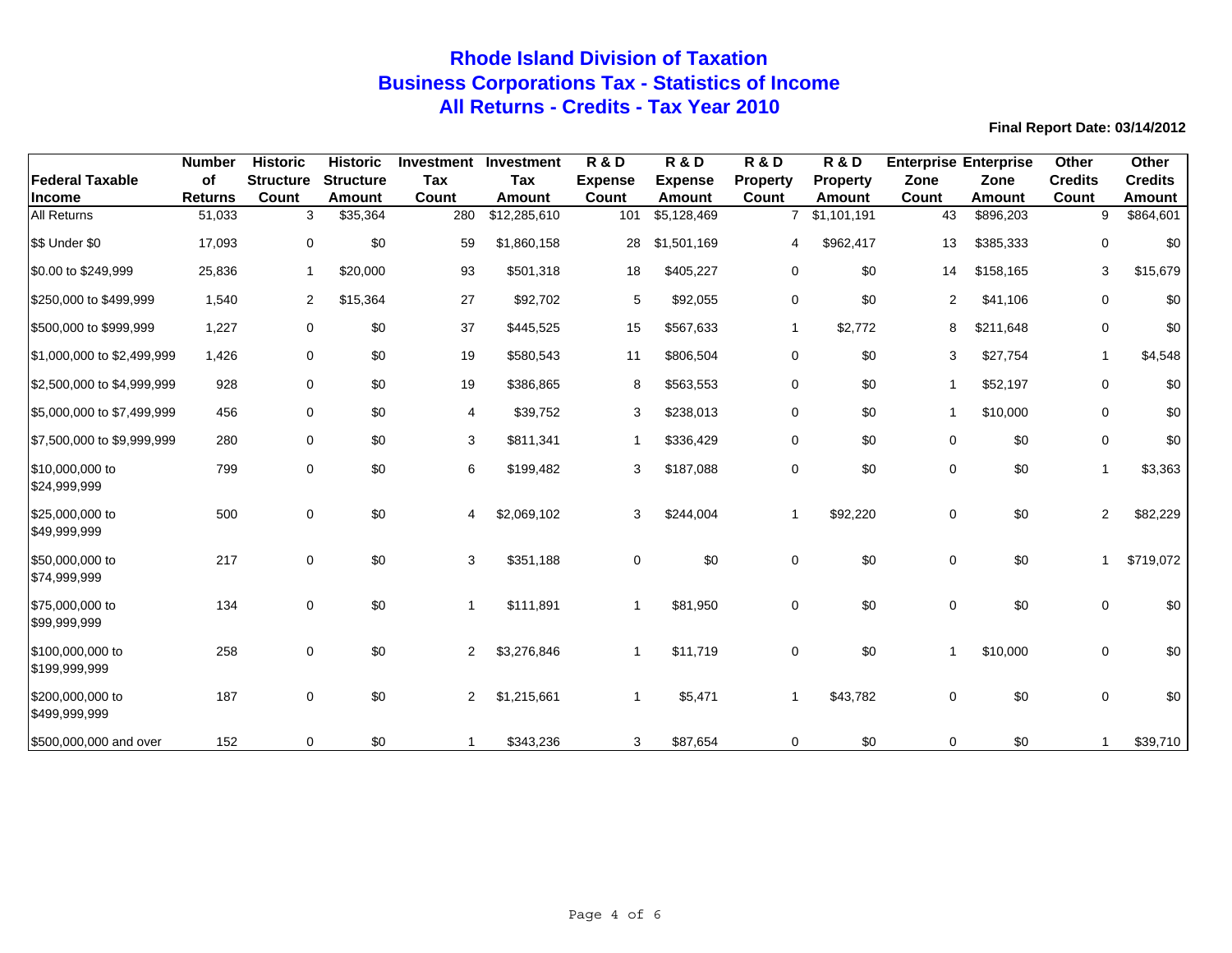### **Rhode Island Division of Taxation Business Corporations Tax - Statistics of Income Minimum Filers - All Returns - Tax Year 2010**

| <b>Total Gross Receipts</b> | Number of<br>Returns |
|-----------------------------|----------------------|
| All Returns                 | 47,472               |
| Under \$25,000              | 18,638               |
| \$25,000 to \$99,999        | 4,037                |
| \$100,000 to \$249,999      | 4,459                |
| \$250,000 to \$499,999      | 3,579                |
| \$500,000 to \$999,999      | 3.251                |
| \$1,000,000 to \$2,499,999  | 3,262                |
| \$2,500,000 to \$4,999,999  | 2,046                |
| \$5,000,000 to \$9,999,999  | 1,749                |
| \$10,000,000 and over       | 6.451                |